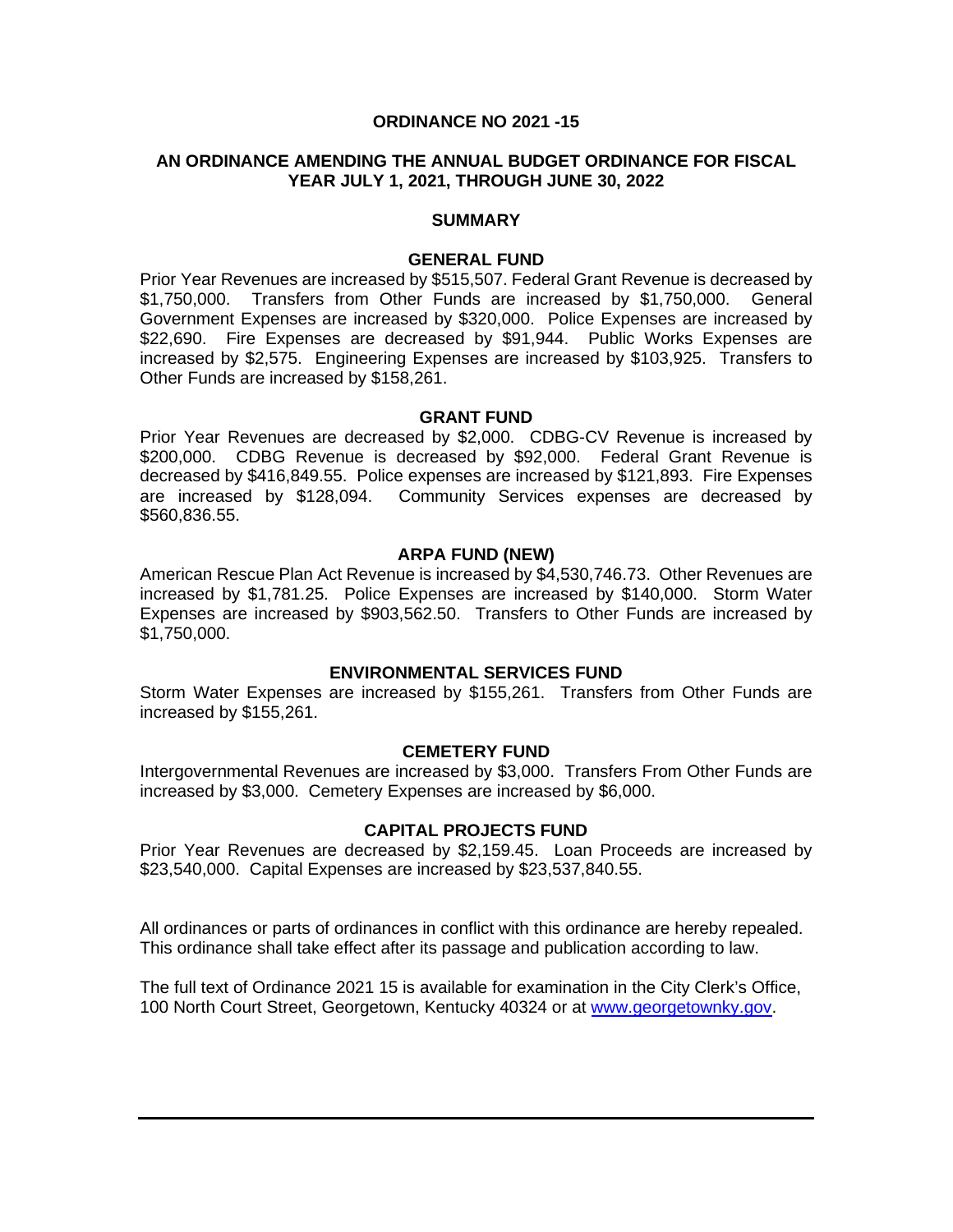PUBLICLY INTRODUCED AND READ FIRST TIME: September 27, 2021

PUBLICLY READ SECOND TIME AND PASSED: October 11, 2021

APPROVED: Tom Prather (Oct 19, 2021 10:16 EDT) Tom Prather, Mayor

Tracie Hoffman

Tom Prather

ATTEST: [\\_\\_\\_\\_\\_\\_\\_\\_\\_\\_\\_\\_\\_\\_\\_\\_\\_\\_\\_\\_\\_\\_\\_\\_\\_\\_\\_\\_\\_\\_\\_\\_\\_\\_\\_](https://na1.documents.adobe.com/verifier?tx=CBJCHBCAABAAXuHduL6fWDPGqxC4IW4Sd8koLIbb5S6Y)

 Tracie Hoffman, City Clerk  $0, 2021 19$ :

I, Devon Golden, hereby certify I am an Attorney licensed to practice law in the Commonwealth of Kentucky. My office is located at 100 North Court Street, Georgetown, Kentucky 40324. I further certify the foregoing Summary of Ordinance 2021 -15, of the City of Georgetown, Kentucky, was prepared in accordance with the requirements of KRS 83A.060(9), and is a true and accurate summary of the contents of said Ordinance.<br> $\mathcal{L}_{\text{M}}$ 

[\\_\\_\\_\\_\\_\\_\\_\\_\\_\\_\\_\\_\\_\\_\\_\\_\\_\\_\\_\\_\\_\\_\\_\\_\\_\\_\\_\\_\\_\\_](https://adobefreeuserschannel.na1.documents.adobe.com/verifier?tx=CBJCHBCAABAAXuHduL6fWDPGqxC4IW4Sd8koLIbb5S6Y)

Devon Golden, City Attorney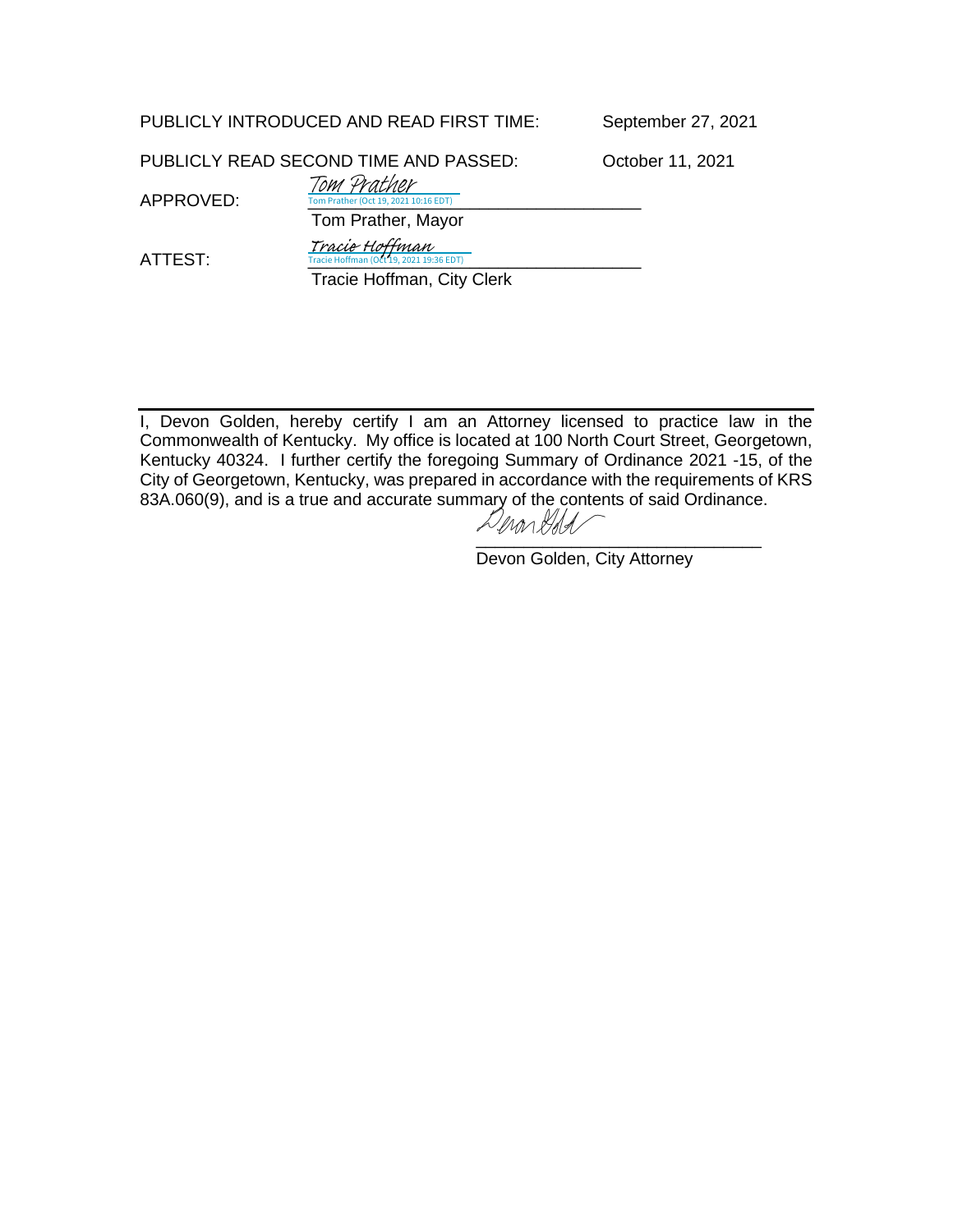# **ORDINANCE # 2021 -15**

# **AN ORDINANCE OF THE CITY OF GEORGETOWN, KENTUCKY, AMENDING THE ANNUAL BUDGET FOR THE FISCAL PERIOD JULY 1, 2021, THROUGH JUNE 30, 2022**

# **SPONSORS: COUNCIL MEMBERS DAVID LUSBY AND CONNIE TACKETT**

# **NOW THEREFORE, BE IT ORDAINED BY THE CITY OF GEORGETOWN, KENTUCKY, AS FOLLOWS:**

# **SECTION ONE**

The annual budget for the fiscal year beginning July 1, 2021, and ending June 30, 2022, adopted on June 14, 2021, by Ordinance 2021-06, is amended as set forth in Exhibit A attached hereto and incorporated herein by reference.

#### **SECTION TWO**

Except as provided in the Georgetown Purchasing Policy adopted in Municipal Order 11-028, the Mayor is hereby authorized to enter into any contracts or agreements necessary to fulfill the operation of City government within the allocations listed in this ordinance.

# **SECTION THREE**

If any section, subsection, sentence, clause, or phrase of this ordinance is for any reason held unconstitutional or otherwise invalid, such infirmities shall not affect the validity of the remaining portions of this ordinance.

# **SECTION FOUR**

All ordinances or parts of ordinances in conflict with this ordinance are hereby repealed.

# **SECTION FIVE**

This ordinance shall take effect after its passage and publication according to law.

PUBLICLY INTRODUCED AND READ FIRST TIME: September 27, 2021

PUBLICLY READ SECOND TIME AND PASSED: October 11, 2021

CITY OF GEORGETOWN, KENTUCKY

APPROVED: Tom Prather (Oct 19, 2021 10:16 EDT) Tom Prather

Tom Prather, Mayor

ATTEST:

[\\_\\_\\_\\_\\_\\_\\_\\_\\_\\_\\_\\_\\_\\_\\_\\_\\_\\_\\_\\_\\_\\_\\_\\_\\_\\_\\_\\_\\_\\_](https://na1.documents.adobe.com/verifier?tx=CBJCHBCAABAAXuHduL6fWDPGqxC4IW4Sd8koLIbb5S6Y) Tracie Hoffman (Oct 19, 2021 19:36 EDT) Tracie Hoffman

Tracie Hoffman, City Clerk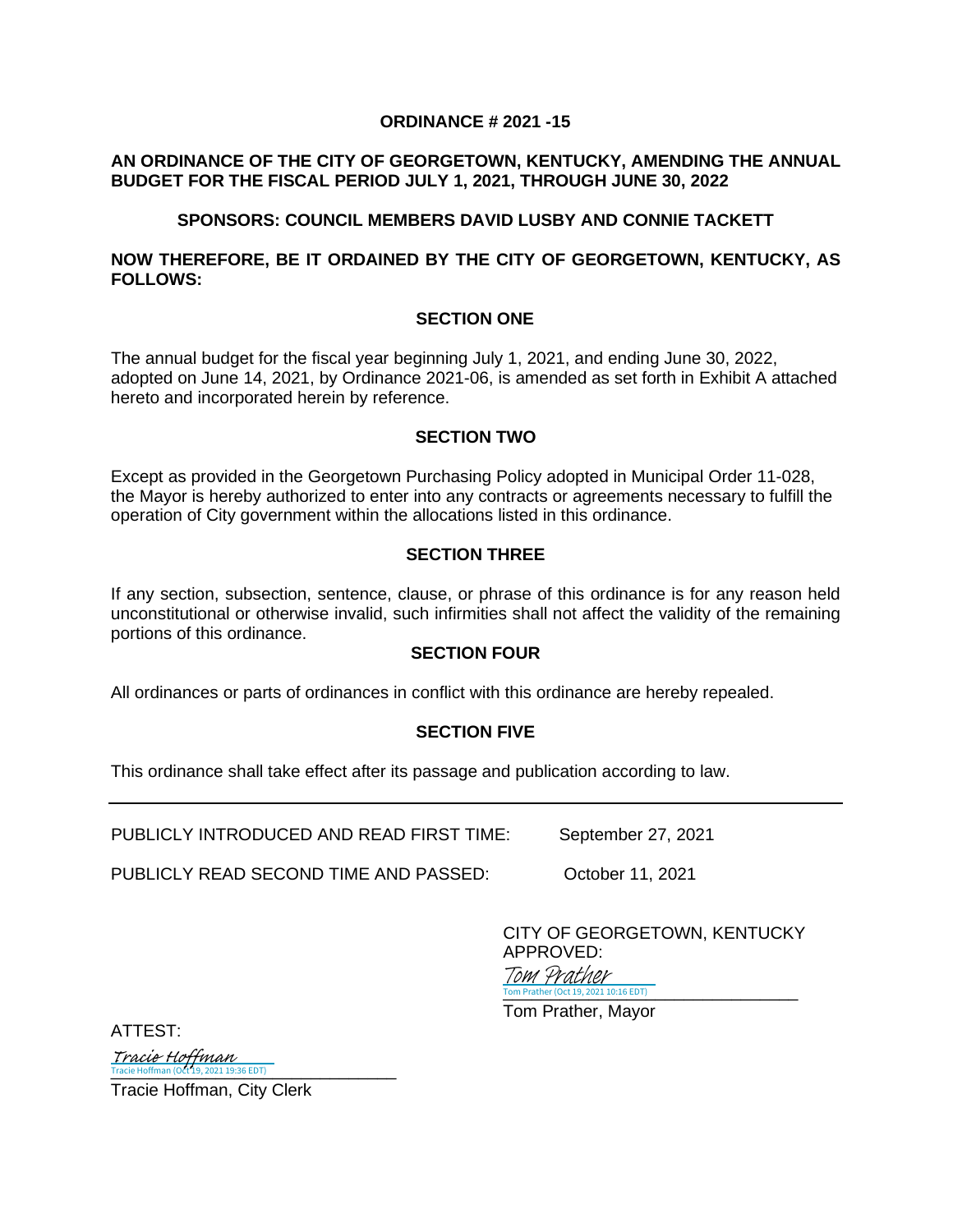#### **MEMORANDUM**

DATE: September 27, 2021 TO: MAYOR PRATHER AND CITY COUNCIL FR: STACEY CLARK, DIRECTOR OF FINANCE RE: 2021-2022 Budget Amendment #1

Please review the attached summary that shows the beginning budget balance of each fund, the proposed changes and the ending budget balance of the fund. Please keep in mind that the "balances" shown are the balances for the 2021-2022 operating budget, not the total fund balance (reserves) for that fund. Revenues that are being increased are shown as positive numbers, while revenues that are being decreased are shown as negatives. Expenses that are increased are shown as negatives, while expenses that are decreased are shown as positives. I have broken down the various changes into items that have already been approved by Council through Municipal Order/Ordinance/Resolution or a prior year budget and new items requested.

Also included in this information will be the summary ordinance and budget ordinance, which includes the detailed Exhibit A showing strikethroughs on the current account budgets and bold/underline text for the new amounts as required by statue.

Previously approved transactions and items carried over from FY 20-21 can be reviewed on the attached summary. Explanations for the newly requested budget changes are outlined below.

- 1. ARPA While final guidelines for the use of ARPA Funds have not yet been issued, we have decided to set up a separate fund for accounting for these revenues and expenses. For this amendment, the \$1,750,000 that was budgeted in the General Fund for revenue replacement (under the account Grant: Federal) is simply being reclassified as a Transfer from the ARPA Fund. It may later be determined that rather than transferring the revenue from the ARPA Fund to the General Fund, expenses totaling \$1,750,000 may need to be directly recorded in the ARPA Fund. If that determination is made, it will be updated again in a later budget amendment.
- 2. General Government It has been determined that the position of Risk Manager would be highly beneficial to the City. It has been recommended in the past by KLC and it is requested to fund this position at this time. The Council will again have the opportunity to discuss this position when a Personnel Ordinance is presented for consideration. At that time, Council will be presented with additional information about how the cost for this position may be reduced, such as by gaining points on insurance renewals that will lead to a decrease in insurance premiums.
- 3. General Government Administration is requesting \$150,000 to be added to the city-wide budget for technology improvements. Each of these items/projects that are over \$10,000 will be brought to Council for approval prior to initiation of the purchase.
- 4. Gen Govt/Engineering Funds to pay interns were budgeted in the General Government and Engineering Professional Services line items. This budget amendment moves those funds to salaries and benefits, as these positions will be added to our personnel ordinance and paid through payroll.
- 5. Police An administrative assistant/clerical position has been requested by the Police Department if body cameras are purchased to manage the additional duties that come with monitoring, storing, and cataloguing video data. It is estimated at a salary of \$37,000 annually, plus benefits, for a total of \$75,000.
- 6. Police There is a small decrease of \$4,215 to the personnel budgeted in the General Fund for VOCA to adjust for the actual grant award amount. The General Fund will also now be picking up the operating costs such as supplies, victim resources, safety measures, etc., at a total of \$17,416.
- 7. Police/Fire The City received an additional allotment of CARES Act funding that will be used to pay for \$256,188 of first responder salaries. This is a reduction in expenses to the General Fund.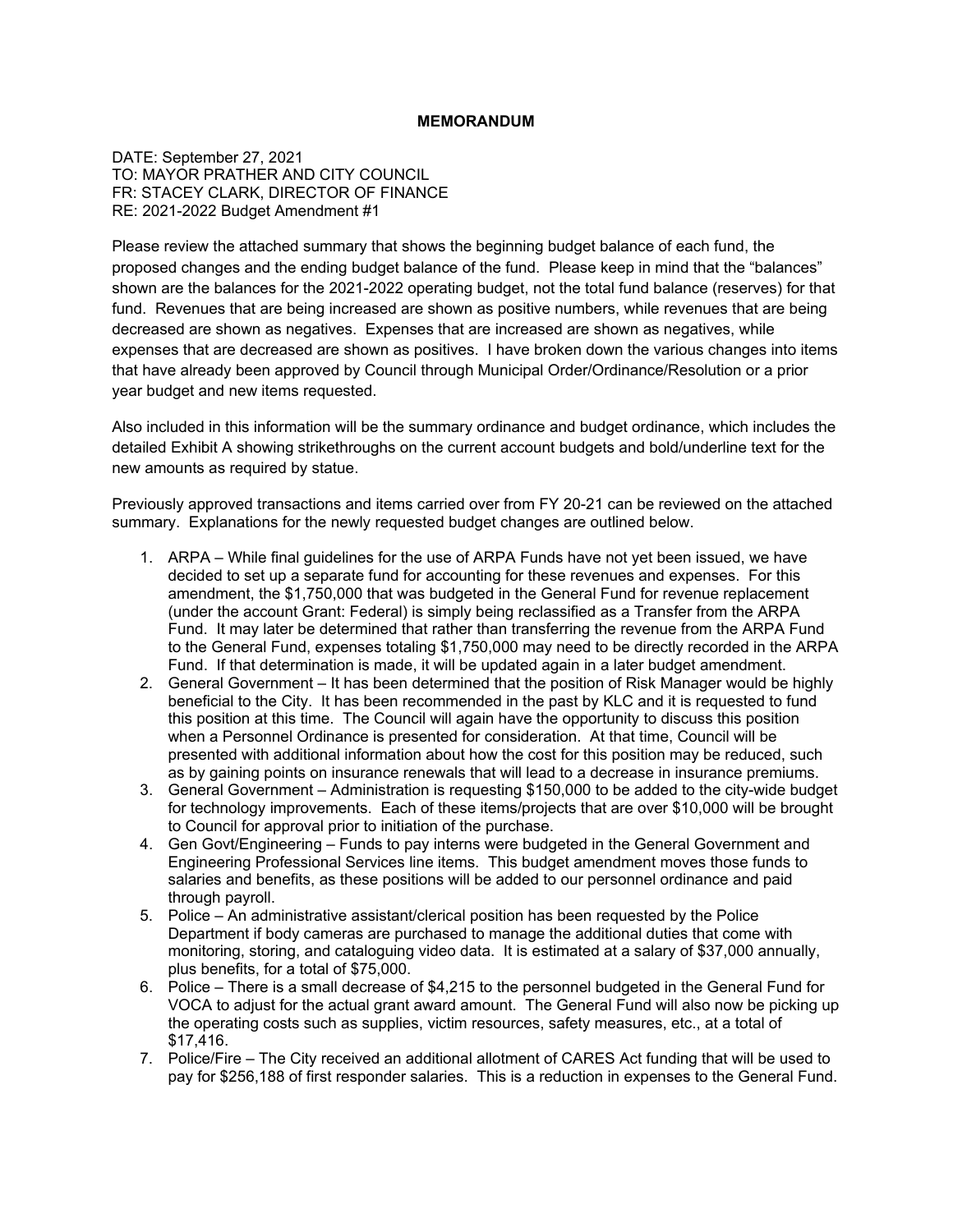#### **2021-2022 Budget Amendment #1 Summary**

| <b>General Fund</b>                                                                                                  |                |
|----------------------------------------------------------------------------------------------------------------------|----------------|
| Original Budget Balance (Prior Year Revenues Used)                                                                   | 211.56         |
| Carryforward Items from FY2021 Budget (MO 2021-30)                                                                   |                |
| Police - Ammunition                                                                                                  | (23,999.00)    |
| Police - Scopes                                                                                                      | (3,817.00)     |
| Police - Cameras                                                                                                     | (7, 497.00)    |
| Police - Insurance Proceeds to Purchase New Vehicle                                                                  | (27, 270.00)   |
| Fire - Ballistic Gear                                                                                                | (36, 150.00)   |
|                                                                                                                      |                |
| <b>Previously Approved Transactions:</b><br>General Government - Professional Services - KIA Loan Admin (MO 2021-44) | (50,000.00)    |
| <b>Grant: Federal (ARPA)</b>                                                                                         | (1,750,000.00) |
| Transfer from ARPA Fund/Move Expenses to ARPA Fund                                                                   | 1,750,000.00   |
| <b>New Requests:</b>                                                                                                 |                |
| General Government (HR) - Risk Manager                                                                               | (120,000.00)   |
| General Government (Salaries) - Interns                                                                              | (10,980.00)    |
| General Government (Professional Services) - Interns                                                                 | 10,980.00      |
| General Government - Technology Budget                                                                               | (150,000.00)   |
| Police - Administrative/Clerical Position for Body Camera Monitoring                                                 | (75,000.00)    |
| Police - VOCA Personnel                                                                                              | 4,215.00       |
| Police - VOCA Operating Expenses                                                                                     |                |
|                                                                                                                      | (17, 416.00)   |
| Police Salaries & Benefits (Reassigned to CARES Act Funding)                                                         | 128,094.00     |
| Fire Salaries & Benefits (Reassigned to CARES Act Funding)                                                           | 128,094.00     |
| Public Works (Salaries) - Interns                                                                                    | (2,575.00)     |
| Engineering - Sidewalk Cost-Sharing Program                                                                          | (100,000.00)   |
| Engineering (Professional Services) - Interns                                                                        | 2,575.00       |
| Engineering - Street Light Repair/Conversion to LED Scroggins Park                                                   | (6,500.00)     |
| Transfer to Environmental Services Fund (Storm Water Carry-over Items)                                               | (155, 261.00)  |
| Transfer to Cemetery Fund                                                                                            | (3,000.00)     |
| General Fund Budget Surplus (Deficit) *Prior Year Revenues Used                                                      | (515, 295.44)  |
|                                                                                                                      |                |
| <b>Grant Fund</b><br>Original Budget Balance                                                                         | $(7,875.00)$ D |
|                                                                                                                      |                |
| <b>Previously Approved Transactions:</b>                                                                             |                |
| CDBG-CV Grant Revenue (Resolution 2021-27)                                                                           | 200,000.00     |
| <b>CDBG-CV Grant Expense</b>                                                                                         | (200,000.00)   |
| CARES Act Grant Revenue (Resolution 2021-28)                                                                         | 256,188.00     |
| Police Salaries & Benefits                                                                                           | (128,094.00)   |
| Fire Salaries & Benefits                                                                                             | (128,094.00)   |
| <b>Grant Updates:</b>                                                                                                |                |
| CMAQ Grant Revenue (Resolution 2021-24)                                                                              | (18, 836.55)   |
| <b>CMAQ Grant Expense</b>                                                                                            | 18,836.55      |
| <b>CDBG Grant Revenue</b>                                                                                            | (92,000.00)    |
| <b>CDBG Grant Expense</b>                                                                                            | 92,000.00      |
| Reduce ARPA/Federal Grant Revenue                                                                                    | (650,000.00)   |
| <b>Reduce ARPA Expenses</b>                                                                                          | 650,000.00     |
|                                                                                                                      |                |
| DRMO Expense Reduction for Expenses Incurred Prior to 7-1-2021                                                       | 2,000.00       |
| <b>New Requests:</b>                                                                                                 |                |
| <b>VOCA Grant Revenue</b>                                                                                            | (4,201.00)     |

RMO Carryover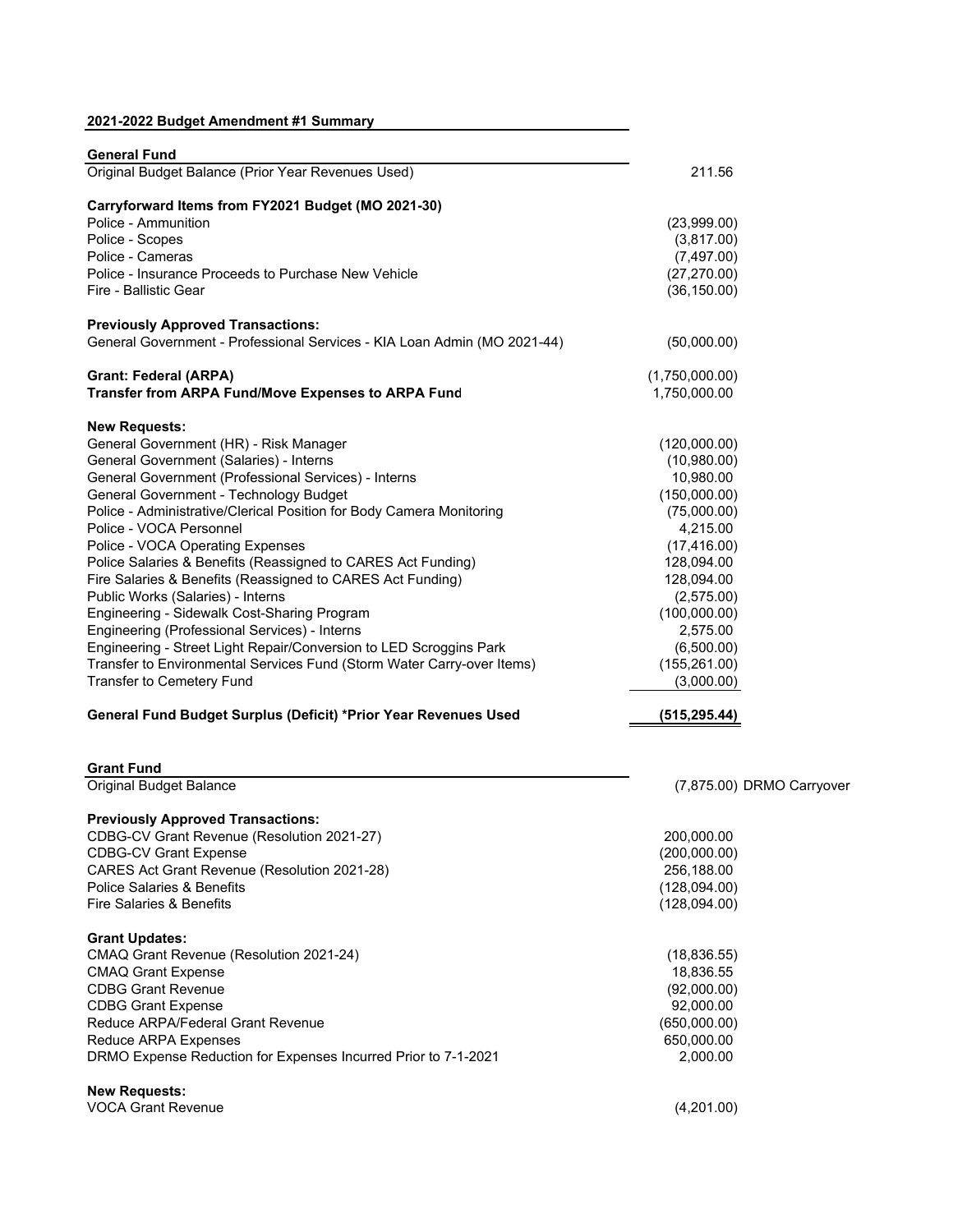| <b>VOCA Grant Expenses</b>                                                                                                                                                                                                                                                          | 4,201.00                                                               |
|-------------------------------------------------------------------------------------------------------------------------------------------------------------------------------------------------------------------------------------------------------------------------------------|------------------------------------------------------------------------|
| Grant Fund Budget Surplus (Deficit) *PY Revenues Used                                                                                                                                                                                                                               | (5,875.00) DRMO Carryover                                              |
| <b>ARPA Fund</b>                                                                                                                                                                                                                                                                    |                                                                        |
| <b>Original Budget Balance</b>                                                                                                                                                                                                                                                      |                                                                        |
| Previously Budgeted Items: (Move to ARPA Fund)<br>Storm Water/Sewer Projects (South Sewer, Bourbon St)<br>Lost Revenue Replacement/Transfer to General Fund/General Operating Expenses                                                                                              | (650,000.00)<br>(1,750,000.00)                                         |
| <b>ARPA Revenue:</b>                                                                                                                                                                                                                                                                | 4,530,746.73                                                           |
| <b>Previously Approved Items:</b><br>Rain Barrel Cost Sharing Program (Resolution 2021-22)<br>Revenue from sale of Rain Barrels                                                                                                                                                     | (3, 562.50)<br>1,781.25                                                |
| <b>New Items:</b><br>Police Axon Body Cameras<br>Purchase of Property on Broadway for Storm Water Improvements                                                                                                                                                                      | (140,000.00)<br>(250,000.00)                                           |
| ARPA Fund Budget Surplus (Deficit) *PY Revenues Used                                                                                                                                                                                                                                | 1,738,965.48                                                           |
| <b>Environmental Services Fund</b><br>Original Budget Balance (Prior Year Revenues Used)                                                                                                                                                                                            | (149, 307.50)                                                          |
| Carryforward Items from FY2021 Budget (MO 2021-30)<br><b>Transfer from General Fund</b><br>Storm Water - Curb Box Replacements<br>Storm Water - S. Broadway/Clayton Engineering Report<br>Storm Water - Curb Work H&W Concrete<br>Storm Water - 615 S. Broadway Manhole Replacement | 155,261.00<br>(89, 586.00)<br>(57, 975.00)<br>(6,200.00)<br>(1,500.00) |
| <b>Env Services Fund Budget Surplus (Deficit)</b>                                                                                                                                                                                                                                   | (149, 307.50)                                                          |
| <b>Cemetery Fund</b><br>Original Budget Balance (Prior Year Revenues Used)                                                                                                                                                                                                          |                                                                        |
| <b>New Requests:</b><br>Uniforms for Two New Positions<br>Decrease Personnel<br>Increase Professional Services<br>Transfer from General Fund<br><b>County Half</b>                                                                                                                  | (1,000.00)<br>27,000.00<br>(32,000.00)<br>3,000.00<br>3,000.00         |
| <b>Cemetery Fund Budget Surplus (Deficit)</b>                                                                                                                                                                                                                                       |                                                                        |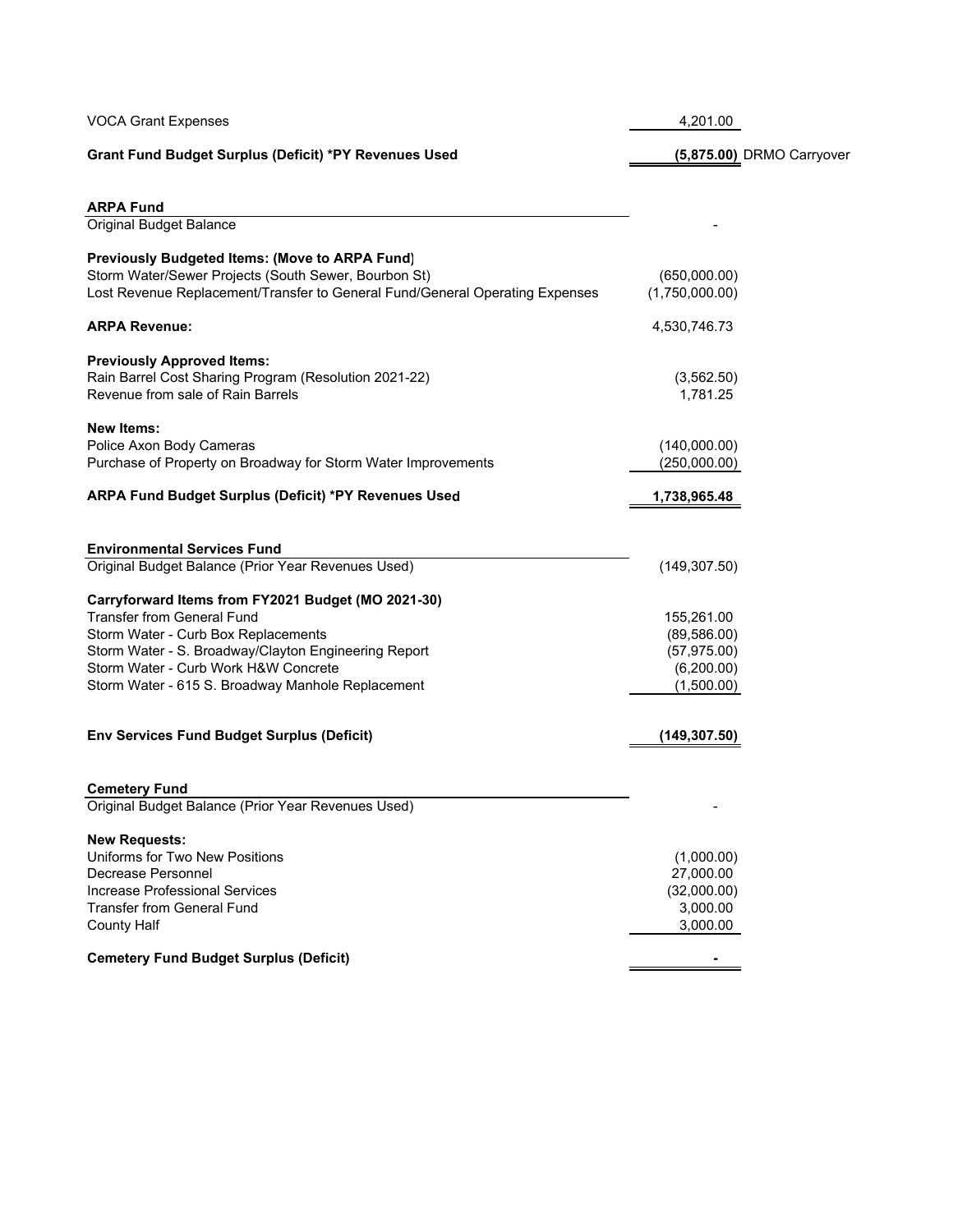| <b>Capital Projects Fund</b>                                             |                 |
|--------------------------------------------------------------------------|-----------------|
| Original Budget Balance (Prior Year Revenues Used)                       | (573,946.00)    |
|                                                                          |                 |
| <b>Previously Approved Transactions:</b>                                 |                 |
| KIA Loan Proceeds (Resolution 2021-21)                                   | 23.540.000.00   |
| <b>South Sewer Construction Expenses</b>                                 | (23,540,000.00) |
|                                                                          |                 |
| <b>Carryforward Balance Corrections:</b>                                 |                 |
| Cardinal Drive (CMAQ)                                                    | 2,159.45        |
|                                                                          |                 |
|                                                                          |                 |
| Capital Projects Fund Budget Surplus (Deficit) *Prior Year Revenues Used | (571,786.55)    |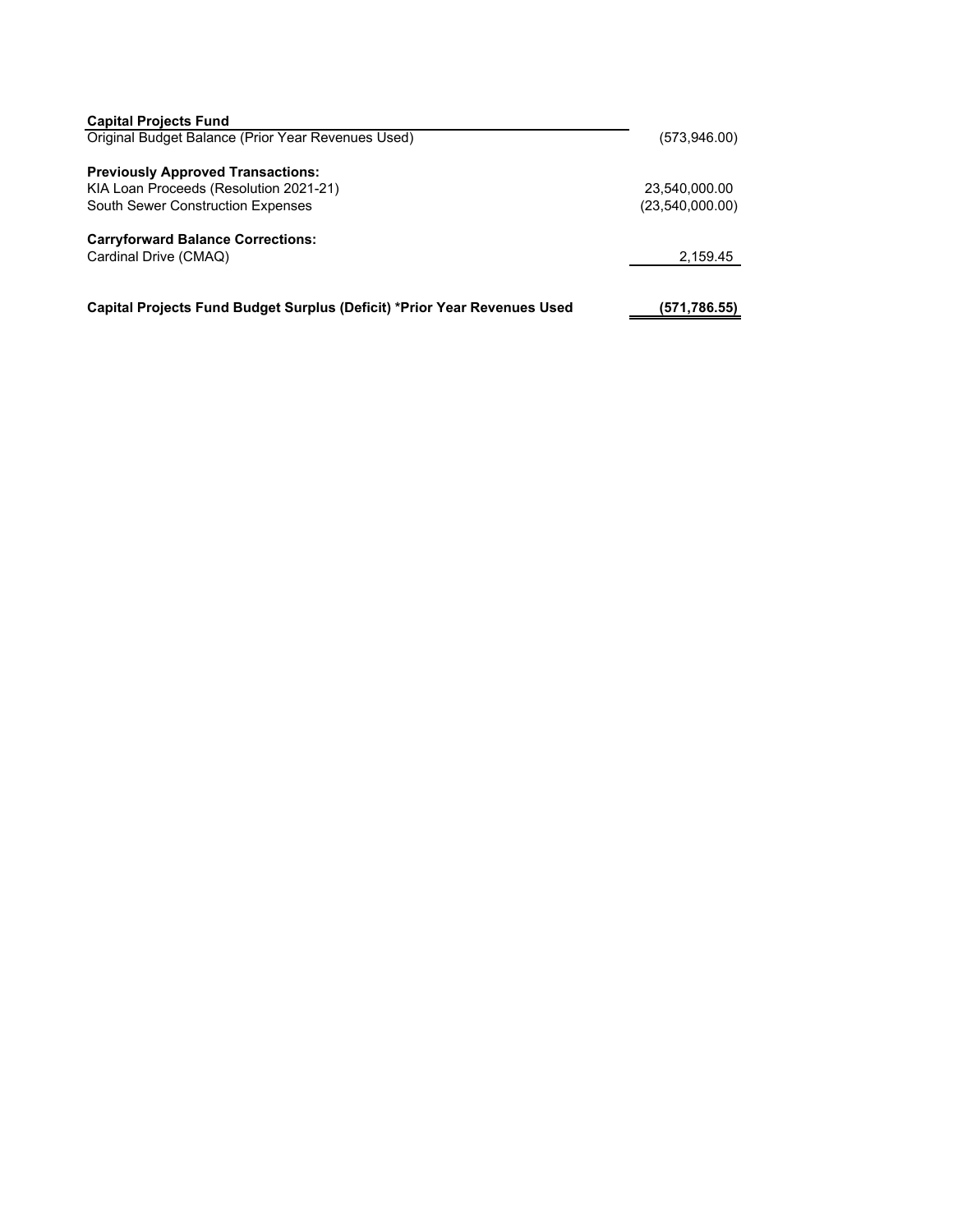- 8. Engineering This amendment allocates \$100,000 to a cost-sharing program for the repair of sidewalks throughout the City. This will be a 50/50 program between the City and citizens. Additionally, it is requested to add \$6,500 to the engineering special projects budget for the repair of streetlights at Scroggins Park, by converting the lights to LED.
- 9. Grant Fund Various adjustments are made to carry-forward balances for grants such as CMAQ, CDBG, and DRMO. ARPA revenues and expenses are moved to a separate fund. Personnel expenses paid for by the VOCA grant are increased by \$4,201 based on the award amount.
- 10. ARPA Fund A new fund is set up for the administration and monitoring of the American Rescue Plan Act revenues. The first half of funds was received in July 2021. The original FY22 budget approved using \$1,750,000 of these funds for revenue replacement and \$650,000 for Storm Water and Sewer projects. This amendment allocates additional funds for the purchase of property for storm water improvements, rain barrel purchases, and the purchase of body cameras for the Police department.
- 11. Cemetery Fund The Cemetery has been required to use additional temporary personnel while waiting to fill its Maintenance Worker position. This amendment transfers funds from salary and benefits to Professional Services to reflect that increased cost. It also increases the Professional Services budget by \$5,000 due to underestimating the cost of seasonal temporary personnel in the original approved budget. Also, the original approved budget did not include additional uniform funds to cover two new positions and this amendment adds \$1,000 to the uniform budget.
- 12. Capital Projects Fund This amendment corrects the amount of carry-forward funds for the Cardinal Drive road project and adds the revenue/expense for the KIA Loan/South Sewer Project.